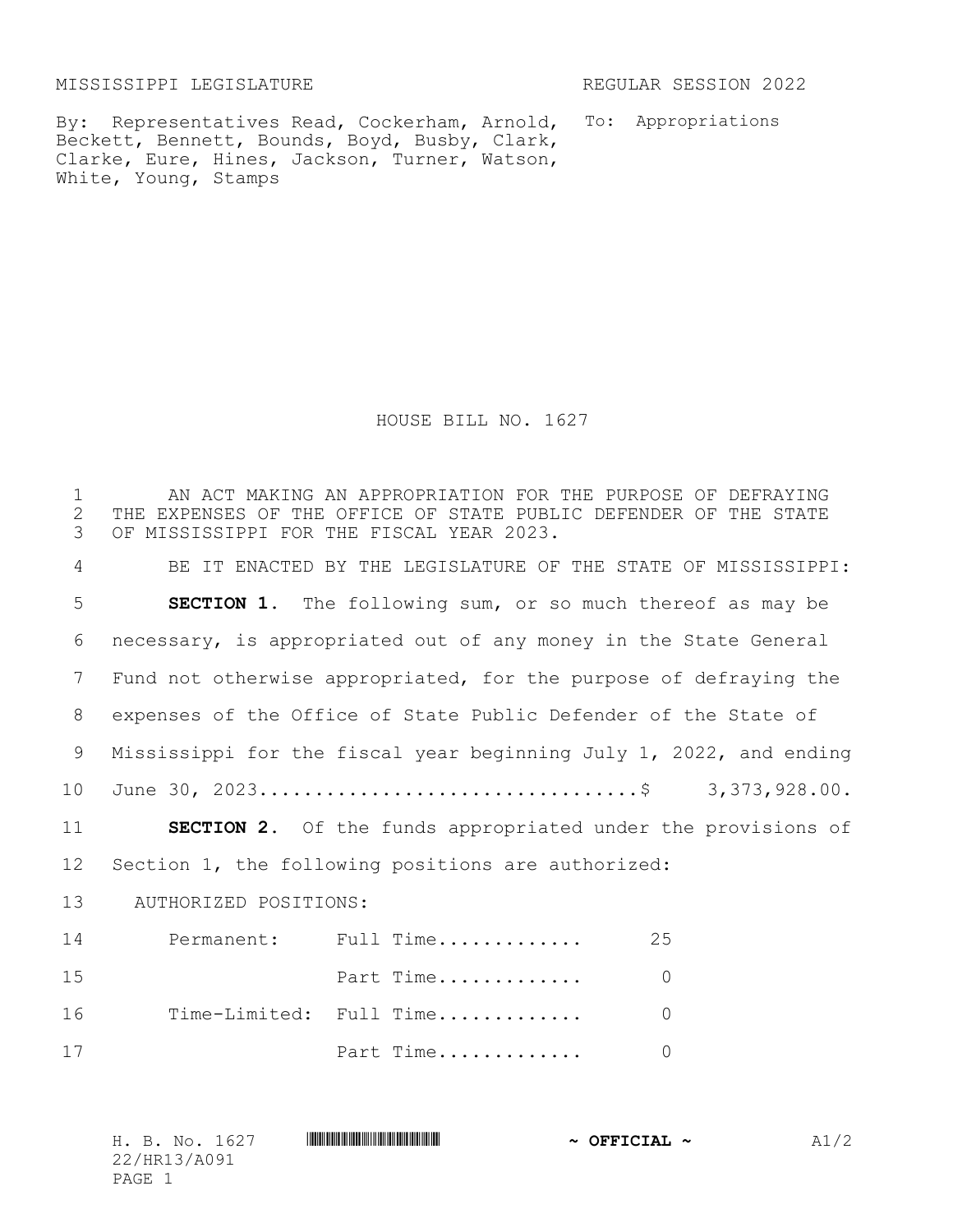Any transfers or escalations shall be made in accordance with the terms, conditions, and procedures established by law.

 No general funds authorized to be expended herein shall be used to replace federal funds and/or other special funds which are being used for salaries authorized under the provisions of this act and which are withdrawn and no longer available.

 **SECTION 3.** In compliance with the "Mississippi Performance Budget and Strategic Planning Act of 1994," it is the intent of the Legislature that the funds provided herein shall be utilized in the most efficient and effective manner possible to achieve the intended mission of this agency. Based on the funding authorized, this agency shall make every effort to attain the targeted

performance measures provided below:

```
31 FY2023
```
## 32 Performance Measures Tangel and the Contract of the Contract of Target

Capital Defense

| 34 |          | Percent of Trial Cases Opened Less Than |       |
|----|----------|-----------------------------------------|-------|
| 35 | One Year |                                         | 75.00 |

Percent Change in Running Average of

Reversals Due to Ineffective Assistance

of Counsel 0.10

Average of Reversals Due to Ineffective

Assistance of Counsel 7.90

 A reporting of the degree to which the performance targets set above have been or are being achieved shall be provided in the

|        |              | H. B. No. 1627 |  | $\sim$ OFFICIAL $\sim$ |  |
|--------|--------------|----------------|--|------------------------|--|
|        | 22/HR13/A091 |                |  |                        |  |
| PAGE 2 |              |                |  |                        |  |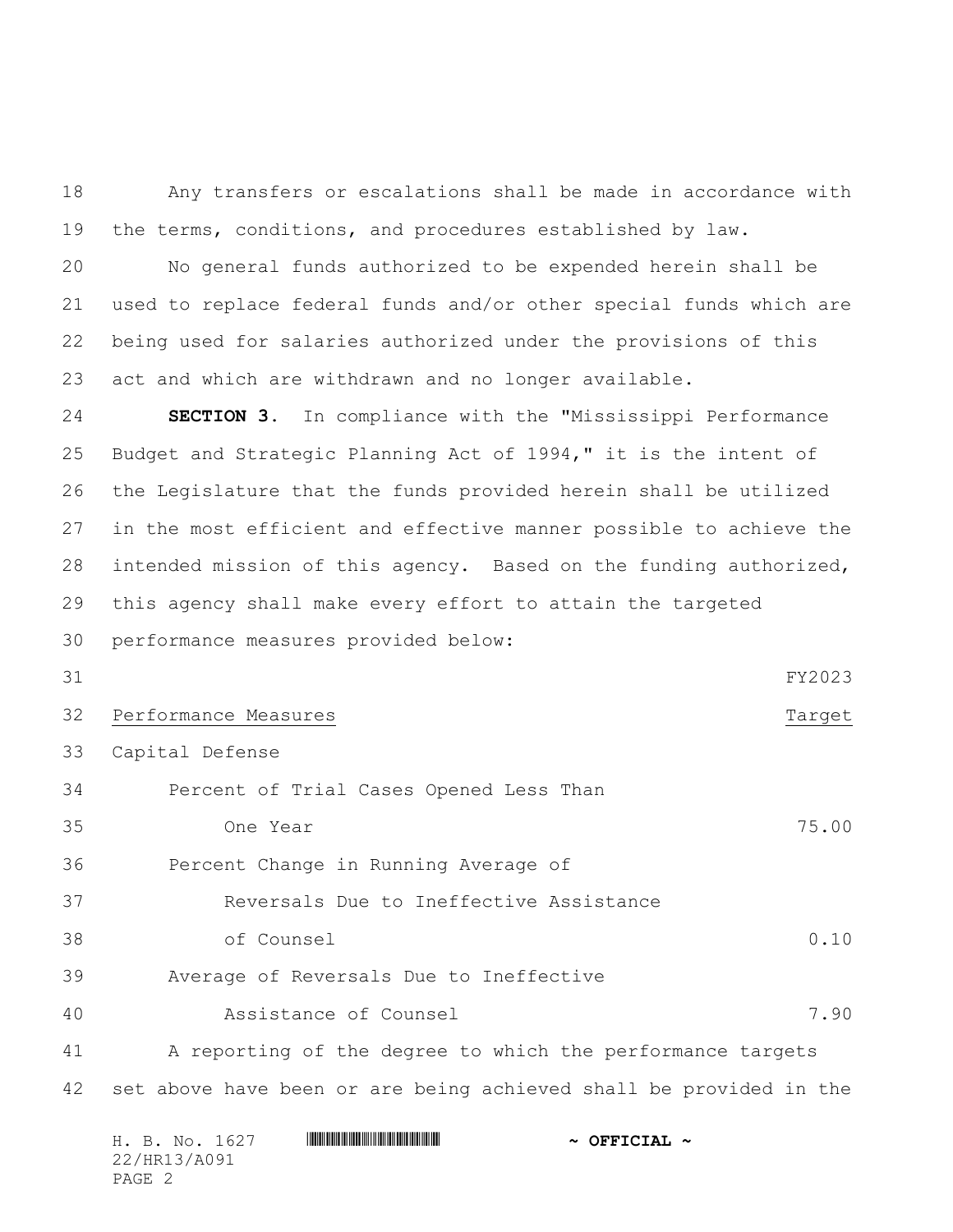agency's budget request submitted to the Joint Legislative Budget Committee for Fiscal Year 2024.

 **SECTION 4.** It is the intention of the Legislature that the Office of State Public Defender shall maintain complete accounting and personnel records related to the expenditure of all funds appropriated under this act and that such records shall be in the same format and level of detail as maintained for Fiscal Year 2022. It is further the intention of the Legislature that the agency's budget request for Fiscal Year 2024 shall be submitted to the Joint Legislative Budget Committee in a format and level of detail comparable to the format and level of detail provided during the Fiscal Year 2023 budget request process.

 **SECTION 5.** It is the intention of the Legislature that whenever two (2) or more bids are received by this agency for the purchase of commodities or equipment, and whenever all things stated in such received bids are equal with respect to price, quality and service, the Mississippi Industries for the Blind shall be given preference. A similar preference shall be given to the Mississippi Industries for the Blind whenever purchases are made without competitive bids.

 **SECTION 6.** It is the intention of the Legislature that the funds herein appropriated shall be expended in compliance with Section 27-104-25, Mississippi Code of 1972, that no state agency shall incur obligations or indebtedness in excess of their appropriation and that the responsible officers, either personally

H. B. No. 1627 \*HR13/A091\* **~ OFFICIAL ~** 22/HR13/A091 PAGE 3